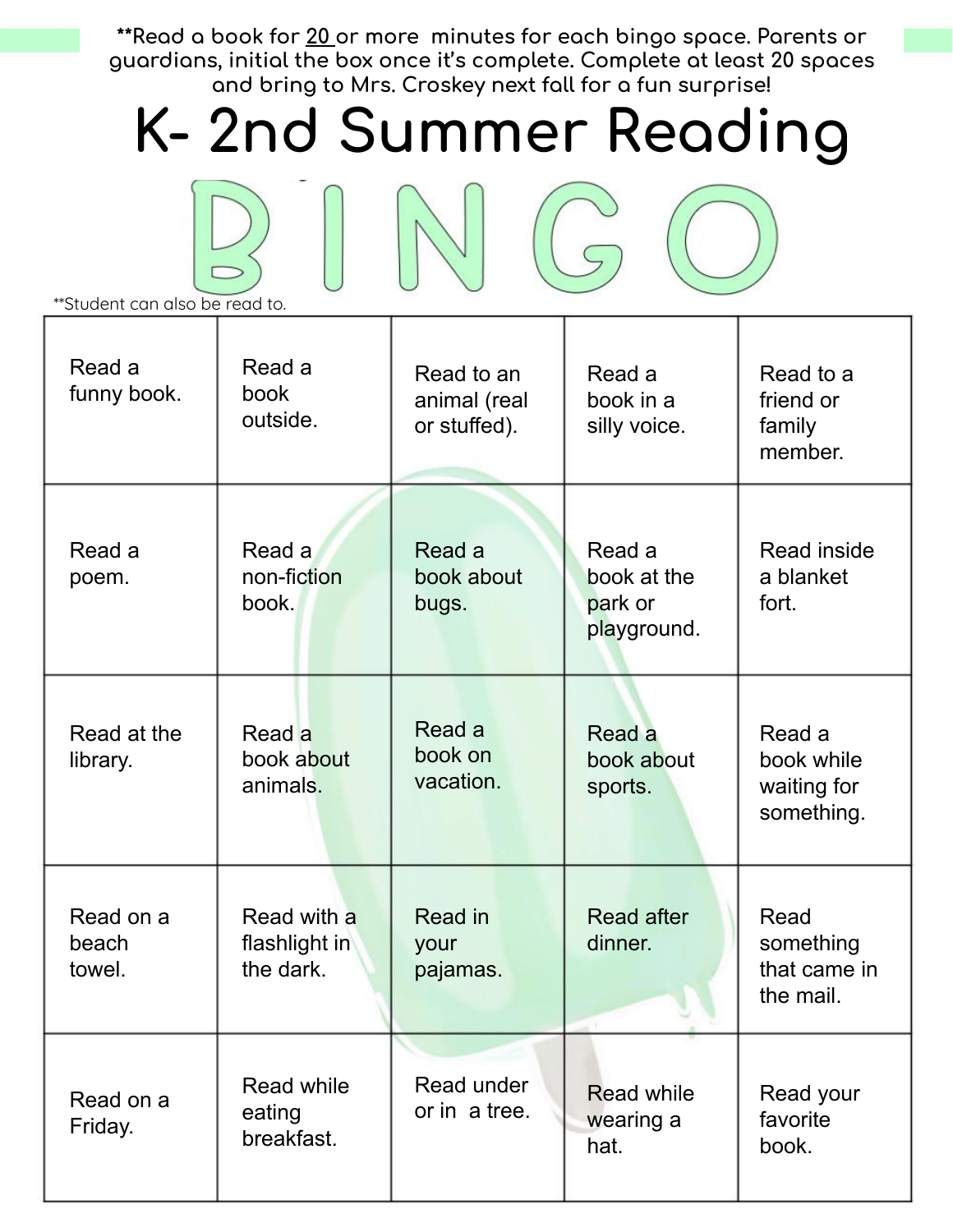Read a book for 30 or more minutes for each bingo space. Parents or **Āuardians, initial the box once it's complete. Complete at least 20 spaces**  and bring to Mrs. Croskey next fall for a fun surprise!

## **3rd-5th Summer Reading**



| Read a<br>friend's<br>favorite<br>book.              | Read a<br>book about<br>sports.           | Read a<br>graphic<br>novel.                           | Read a<br>book on<br>vacation.                                         | Read<br>poetry.                                   |
|------------------------------------------------------|-------------------------------------------|-------------------------------------------------------|------------------------------------------------------------------------|---------------------------------------------------|
| Buy a book<br>from a thrift<br>store and<br>read it. | Read a<br>non-fiction<br>book.            | Read in<br>your<br>pajamas.                           | Read a<br>book at the<br>park or<br>playground.                        | Read inside<br>a tent,<br>cabin, or<br>camper.    |
| Read at the<br>library.                              | Read a<br>book about<br>animals.          | <b>Read</b><br>something<br>that came in<br>the mail. | <b>Read a</b><br>picture book<br>to a younger<br>sibling or<br>friend. | Read a<br>book while<br>waiting for<br>something. |
| Read with a<br>flashlight in<br>the dark.            | Read a<br>historical<br>fiction book.     | Read on a<br>beach<br>towel.                          | <b>Read after</b><br>dinner.                                           | Read your<br>favorite<br>book.                    |
| Read on a<br>Wednesday                               | <b>Read while</b><br>eating<br>breakfast. | <b>Read under</b><br>or in a tree.                    | Read a<br>news<br>article.                                             | Read a<br>book<br>outside.                        |